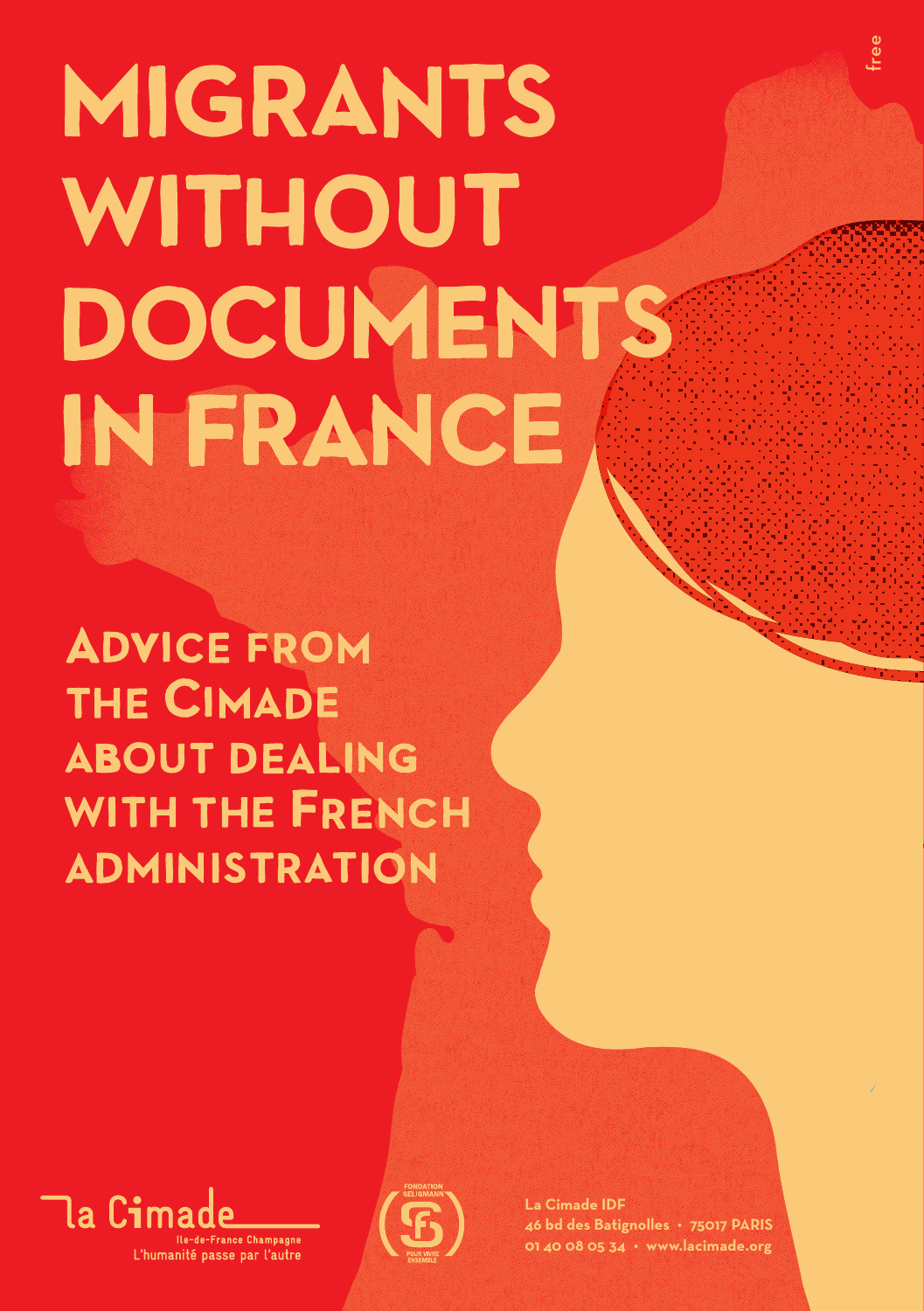## **PREPARING YOUR CASE FILE?**

#### **1**

Keep all personal documents and letters which have been addressed to you by name. Sort them by year. Documents that can help prove your presence in France over time include those which are:

— related to problems which you had in your country of origin ;

— related to your entry into France (visa; train or air tickets; etc.).

— official identity cards or other documents;

— asylum applications or residency applications ;

**Keep your complete file of important documents at home, and give a copy of the complete file to a reliable friend who is willing to bring it you if necessary.**

— addressed to you by the Office français de protection de réfugies, the Cour national du droit d'asile, the French administration (police, prefecture) or the courts;

— Income tax returns, medical prescriptions, social security certificates, telephone bills, electricity bills, transport cards (Pass Navigo), your children's school enrolment certificates, documents which provide evidence of your address, pay slips, proof of your enrolment in French language courses or academic degree programmes, miscellaneous correspondence.

Check your mail! If you change your address, inform relevant authorities and key contacts by registered letter (e.g. the social security administration, the Prefecture of your Department of residence, etc.).

**File your yearly income tax return with the tax authorities, even if you have no income: it can serve as evidence of your presence in France!** 

Collect any registered letters ("lettres recommandées") promptly from the Post Office. After receiving delivery notification (the "avis de passage"), you have only 15 days to retrieve registered mail from the postal authority. Keep the envelopes of all registered mail received.

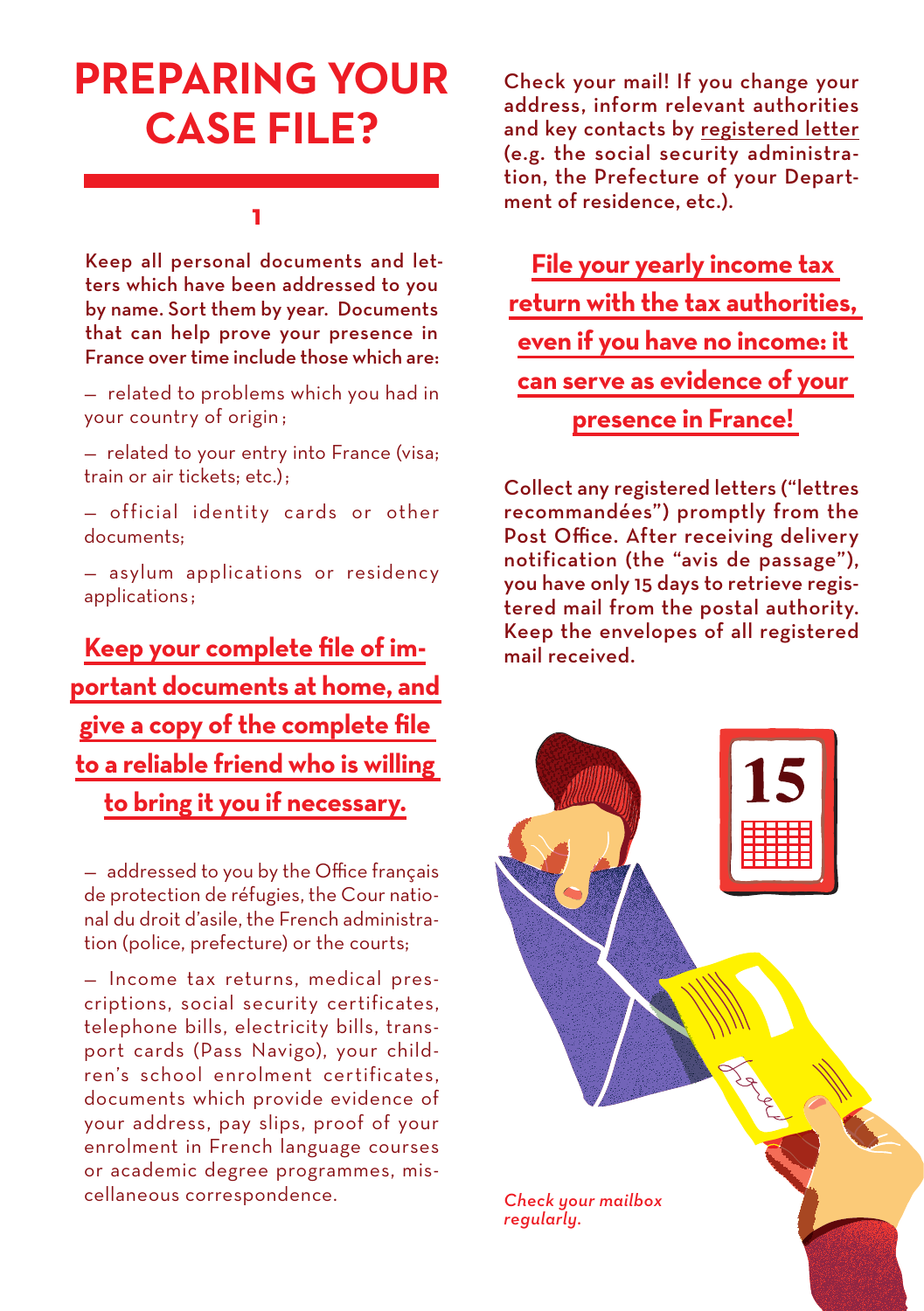# **BEFORE CONTACTING THE PREFEC-TURE?**

#### **2**

Make contact FIRST with an independent association specialized in providing legal advice and support services to migrants. Such associations can help you:

— understand risks you can incur by making yourself known to the authorities. On occasion, it can be useful to wait until you have accumulated proofs of your presence in France.

— choose the right strategy in your par-

*by year.*

ticular situation (for example, asylum; work permit; residency for private or family reasons...)

— organize your file of supporting documents

Make sure you are accompanied to the Prefecture by a French friend or a friend who has documents. You may need help:

— if you have difficulties understanding questions or papers which you need to read or sign

— if you need a witness, particularly if the administration refuses to accept your file and/or to discuss your application

— if you are taken into custody, and need to immediately contact your lawyer, family, or association

— for company in the waiting room!

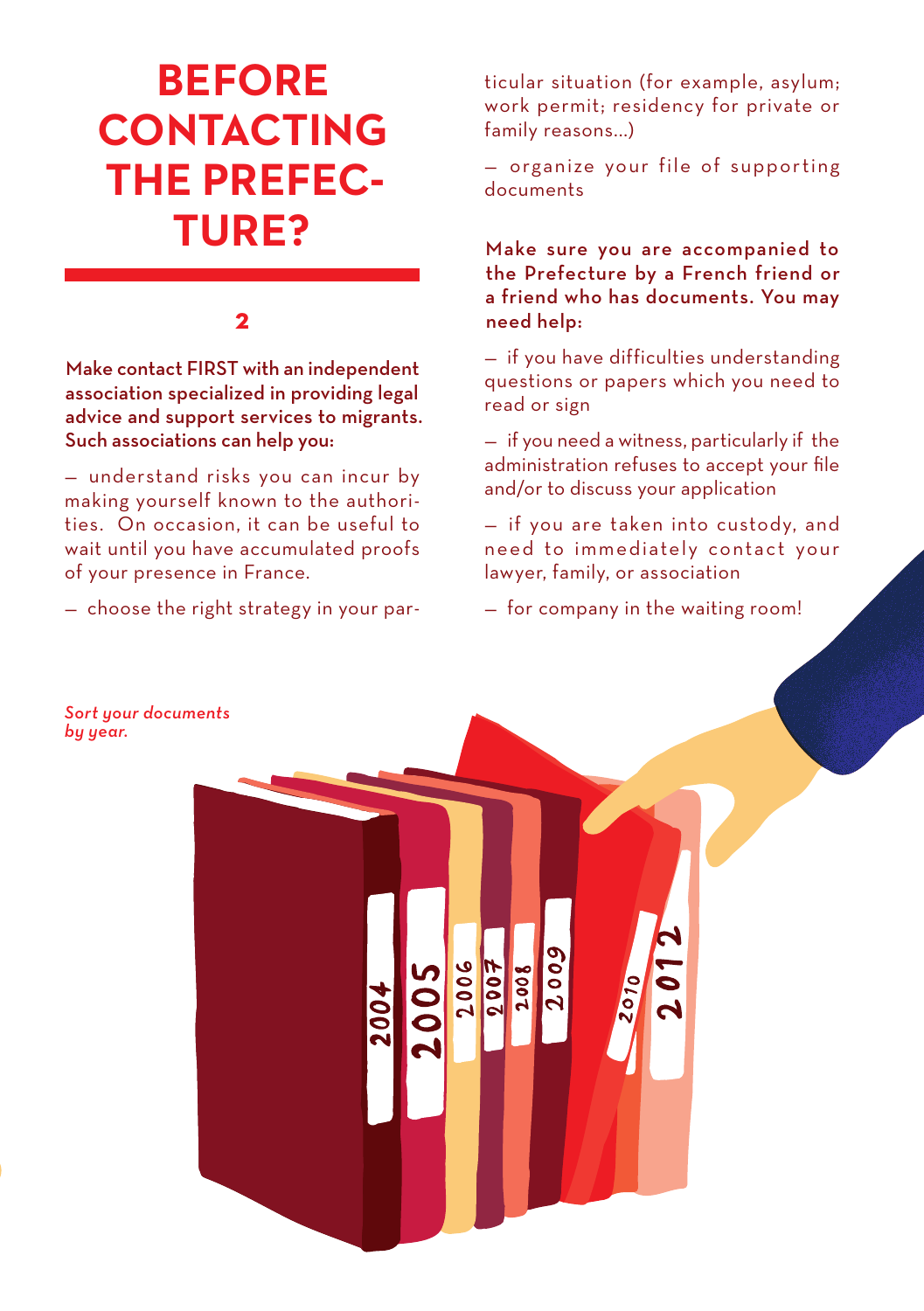# **What if you get an or der to LEAVE FRENCH territory ?**

#### **3**

#### An "order to leave French territory" ("*obligation à quitter le territoire français*" or "OQTF") can be given to you:

— at the Prefecture or by registered mail following the refusal of your asylum or residency application

— at the police station following an identity check

You must file your appeal within a very precise time frame, indicated in the papers ordering you to leave, either 30 days or 48 hours! If you have received the OQTF by mail, the 30-day or 48 hour period begins from the moment

> *Contact a specialized association or a lawyer immediately.*

you have received the mail. If you do not go to get the letter, the postman's delivery date is considered the start date.

Contact a specialized association or a lawyer immediately.

— 48-hour OQTF: if you cannot reach your association or lawyer, write a letter yourself explaining that you are appealing the decision and send it by fax, before the 48-hour deadline. In your appeal letter, describe your situation in France and that of your family in France and your personal attachments here (work, health issues, risks in your country of origin). Further information and argu-

> **What is an obligation to leave the territory (***obligation de quitter le territoire***)?**

It is a document from the Prefecture ordering you to leave France.

ments against the decision can be added thereafter as needed, by your lawyer or association. Make sure to inform them immediately.

— 30-day OQTF: make an urgent appointment with a lawyer or an association, with the date well before the end of the 30-day period. Otherwise, obtain a legal aid application form (demande d'aide juridictionnelle, available on internet, in the courts, or from associations) and take the application yourself to the appropriate venue.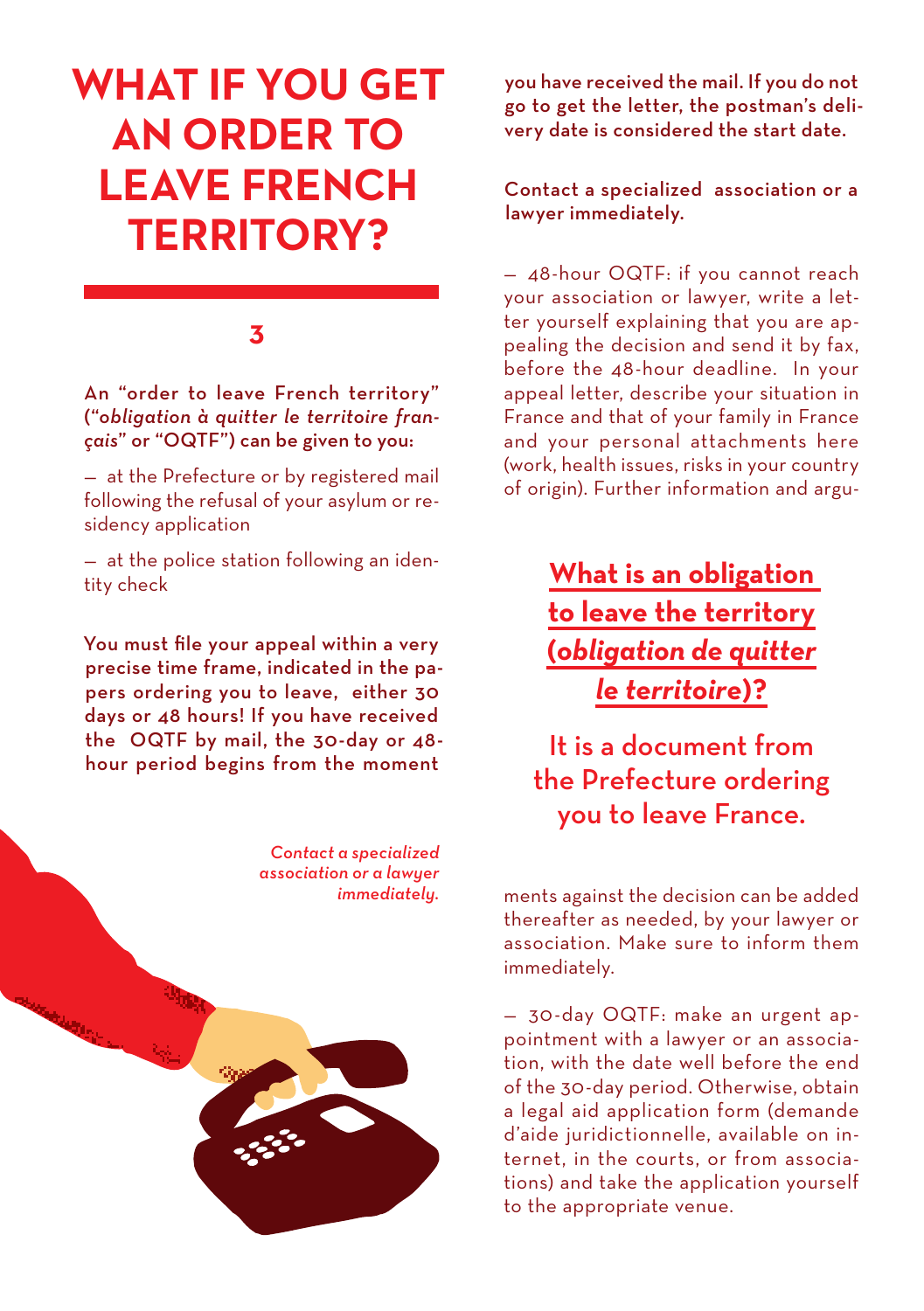To obtain the services of a lawyer for appeal, people with little or no income can request the designation of a lawyer and apply for financial aid (aide juridictionnelle). After the appeal has been sent, you cannot be deported before you receive the reply. Nevertheless, you can be held in a detention centre.

**If the Administrative Tribunal summons you to a hearing, it is very important to comply.** There is no risk of arrest.

### **Important:**

**the only effective appeal is to the Administrative Tribunal.** 

The address of your Administrative Tribunal is in the OQTF notification.

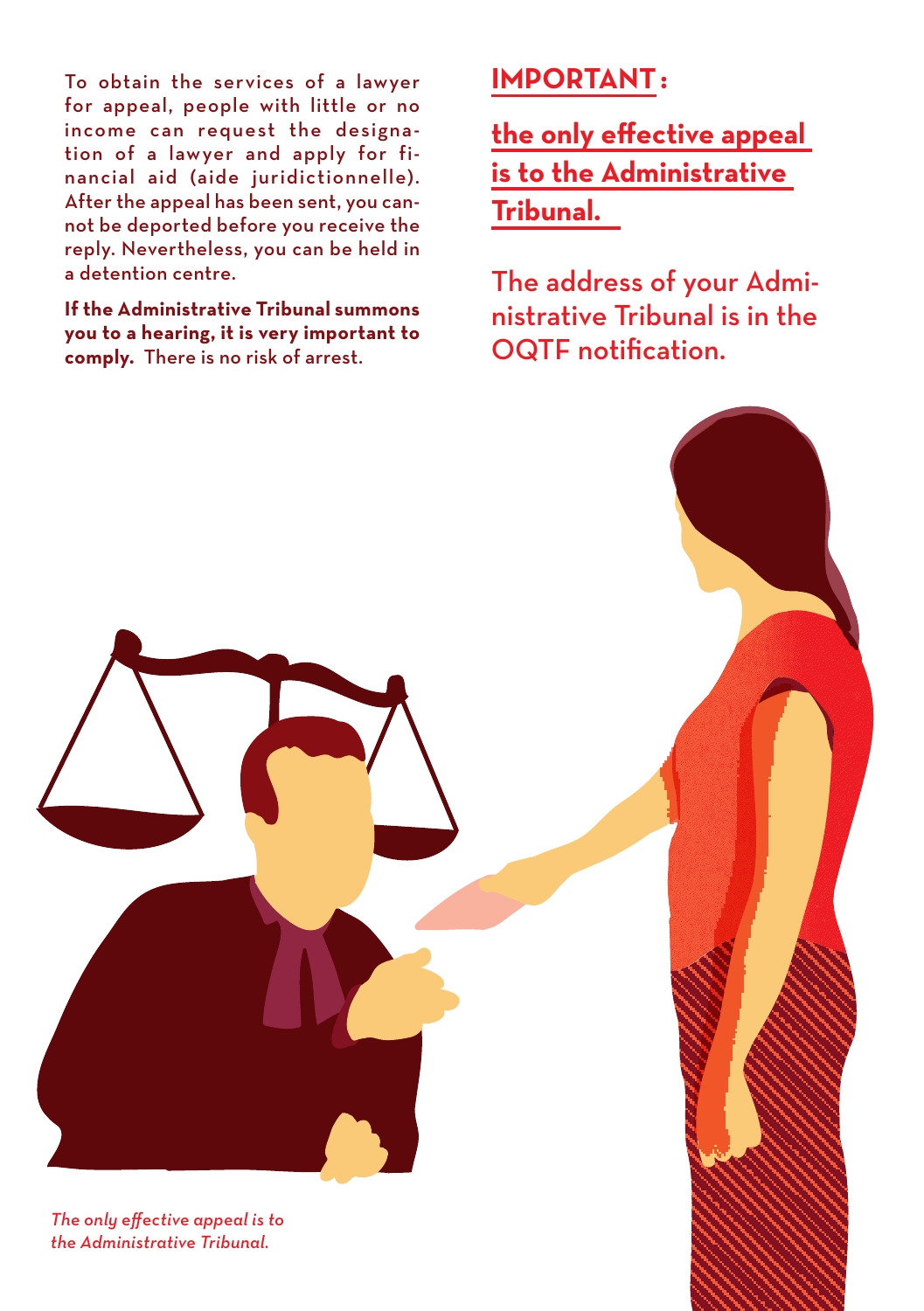# **What if you HAVE TO deal with the police ?**

#### **4**

#### You should always have the following documents with you :

— proof of accommodation or of domiciliation, together with an electricity bill ;

— official documents delivered by the Prefecture (receipt acknowledging application (récépissé), notification of appointment (convocation), etc.) ;

— medical certificates and prescriptions ;

 $-$  children's school enrolment certificates ;

— copies of your appeal or application for legal aid.

## **If the police take your passport, you can be deported very quickly**

#### Avoid the public places where identity checks often take place.

— Such places include major train stations (Chatelet, Gare du Nord); airports; areas in the vicinity of metro or RER stations.

— Always travel with a proper ticket or transportation pass: these are often checked by the transportation authorities. When possible, walk or cycle to your destinations.

— Avoid driving a car. Wear your safety belt if you are a passenger.

— If you are given an appointment on which it is written "pour execution de la mesure d'éloignement" , bear in mind that this means "to carry out the removal or-

## **Keep the telephone number of your lawyer or association with you, and learn it by heart!**

der". If you go to the appointment, in all likelihood you will be arrested and placed in a detention centre.

— You have the right to refuse the police entry to your home. The police can only force your compliance under certain limited conditions (flagrante delicto, letters rogatory).

#### **Identity checks : some advice**

**You can be held for up to 16 hours in a commissariat while the police check your identity and your right to be in France. If this happens to you:**

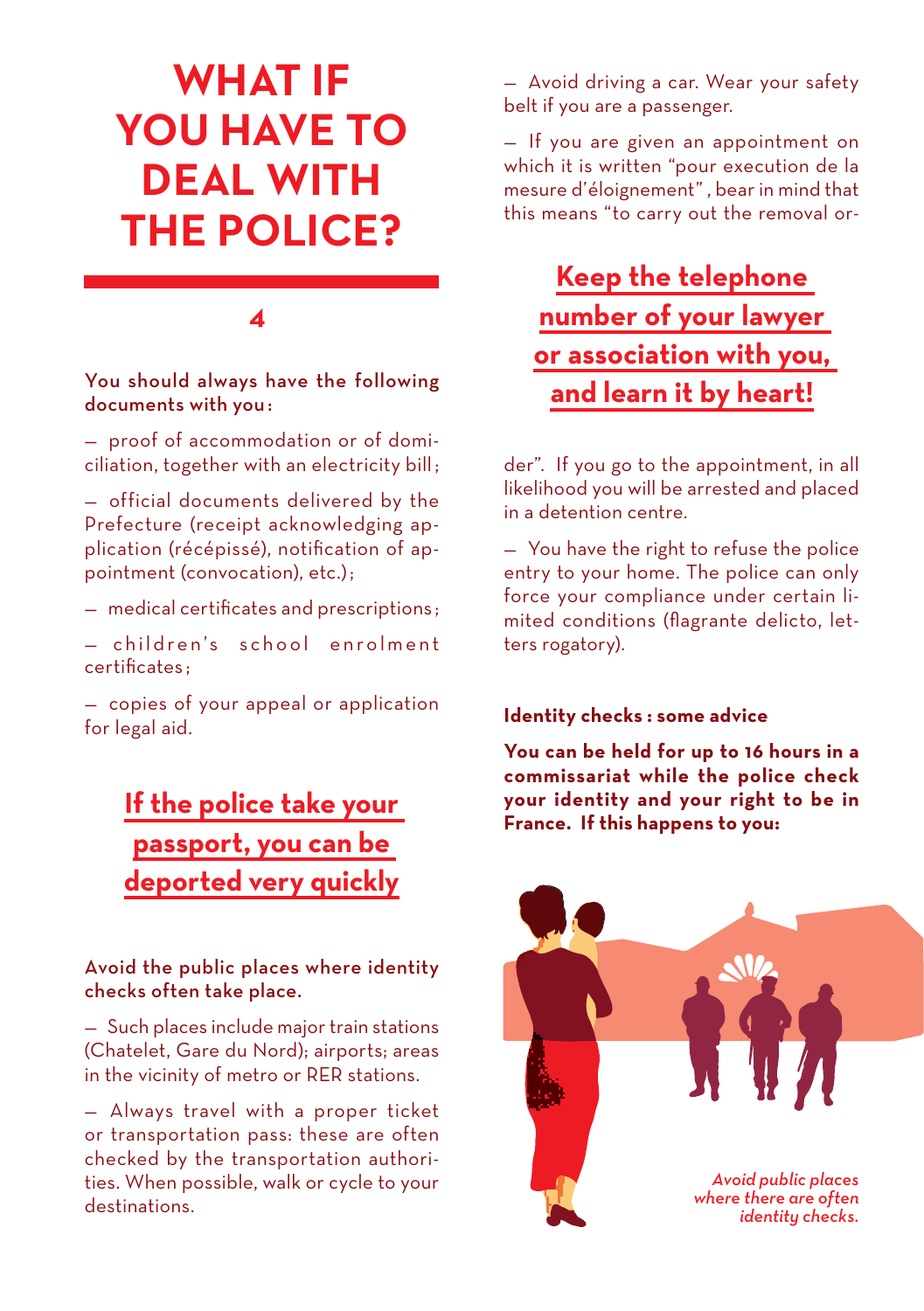— **show the police whatever official papers you have with you. Explain what you are doing in France** (your work, your family, your health…). If you have a judicial or administrative procedure underway (at the Prefecture or in the courts), explain the facts and your legal situation.

— If you have come to France to apply for asylum, you should inform the police. Explain that you have just arrived and that you fear persecution in your country of origin.

— If you do not have your essential papers with you, you have the right to obtain them. Tell the police.

— The address you provide can be that of your home or that of a friend, but you need to be in a position to prove residency - whether through a certificate signed by a third party or through official documents.

— The police have the right to check your fingerprints: it is not advisable to hide your identity.

**It is advisable to reply to questions about your identity and your legal status.** Your answers will facilitation examination of your situation by the administrative authorities. Nevertheless, if a question seems misplaced to you or disturbing, you have the right to refuse to reply.

**You have the right to a translator,** to see your lawyer, or a lawyer provided through legal aid. You have the right to see a doctor.

**You have the right to telephone** your family, your consulate, your lawyer, or whomever you wish to contact at any given moment.

**The police do not have the right to handcuff you** unless you resist custody.

**At the end of the sixteen-hour period, the administrative authorities can:**

Confirm your right to be in France and set you free

Order you to leave French territory within 30 days and set you free

Order you to leave French territory immediately and place you in a retention center pending your departure.

**In all of these cases, you should consult a lawyer or an association as soon as possible.**



**You cannot be compelled to sign any documents drawn up by the police. Make sure to understand and to verify any document before signing it, and that what it says is true.**